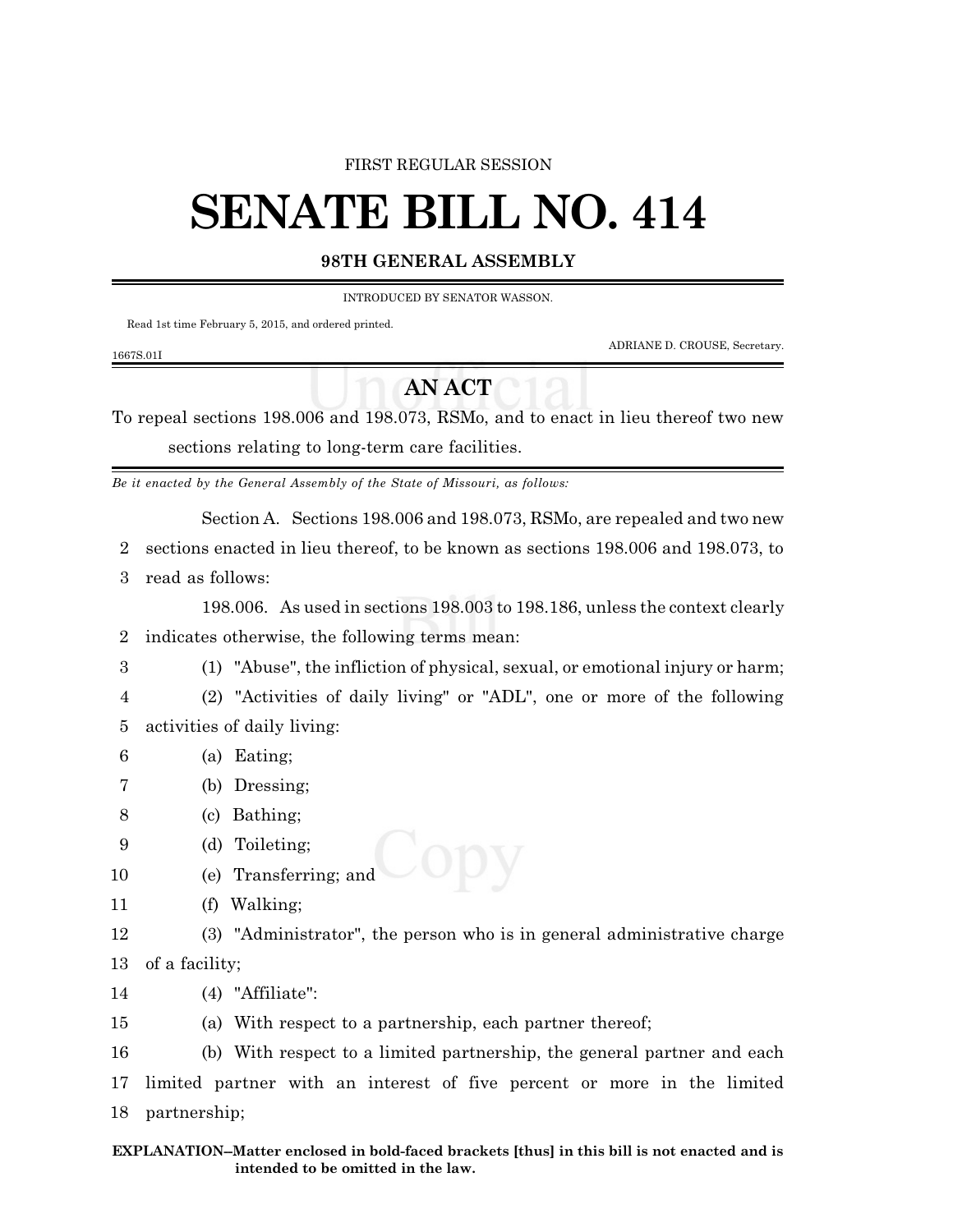(c) With respect to a corporation, each person who owns, holds or has the power to vote five percent or more of any class of securities issued by the corporation, and each officer and director;

 (d) With respect to a natural person, any parent, child, sibling, or spouse of that person;

 (5) "Appropriately trained and qualified individual", an individual who is licensed or registered with the state of Missouri in a health care-related field or an individual with a degree in a health care-related field or an individual with a degree in a health care, social services, or human services field or an individual licensed under chapter 344 and who has received facility orientation training under 19 CSR 30-86042(18), and dementia training under section 192.2000 and twenty-four hours of additional training, approved by the department, consisting of definition and assessment of activities of daily living, assessment of cognitive ability, service planning, and interview skills;

 (6) "Assisted living facility", any premises, other than a residential care facility, intermediate care facility, or skilled nursing facility, that is utilized by its owner, operator, or manager to provide twenty-four-hour care and services and protective oversight to three or more residents who are provided with shelter, board, and who may need and are provided with the following:

 (a) Assistance with any activities of daily living and any instrumental activities of daily living;

(b) Storage, distribution, or administration of medications; and

 (c) Supervision of health care under the direction of a licensed physician, provided that such services are consistent with a social model of care; Such term shall not include a facility where all of the residents are related within the fourth degree of consanguinity or affinity to the owner, operator, or manager of the facility;

 (7) "Community-based assessment", documented basic information and analysis provided by appropriately trained and qualified individuals describing an individual's abilities and needs in activities of daily living, instrumental activities of daily living, vision/hearing, nutrition, social participation and support, and cognitive functioning using an assessment tool approved by the department of health and senior services that is designed for community-based services and that is not the nursing home minimum data set;

 (8) "Dementia", a general term for the loss of thinking, remembering, and reasoning so severe that it interferes with an individual's daily functioning, and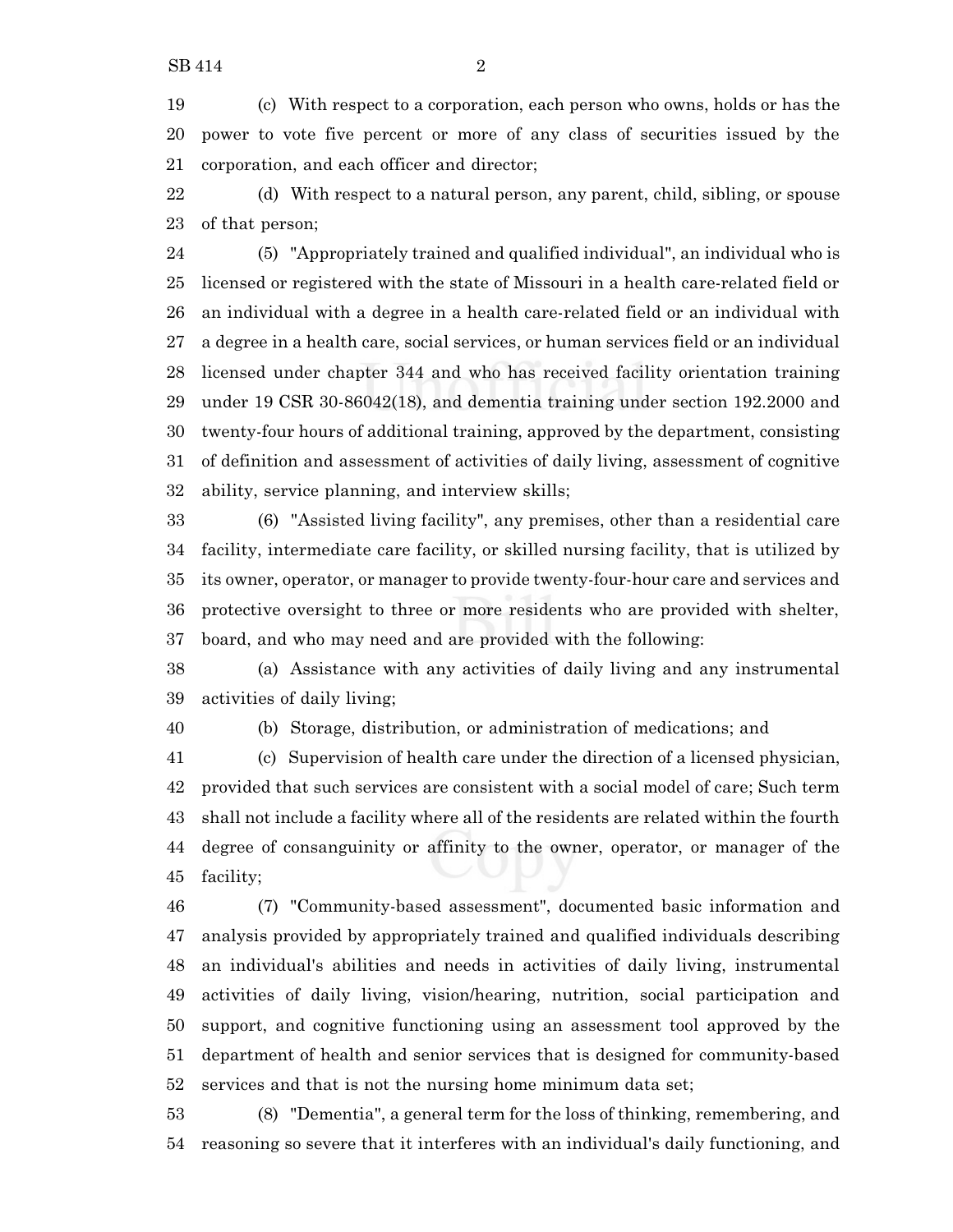may cause symptoms that include changes in personality, mood, and behavior;

(9) "Department", the Missouri department of health and senior services;

 (10) "Emergency", a situation, physical condition or one or more practices, methods or operations which presents imminent danger of death or serious physical or mental harm to residents of a facility;

 (11) "Facility", any residential care facility, assisted living facility, intermediate care facility, or skilled nursing facility;

 (12) "Health care provider", any person providing health care services or goods to residents and who receives funds in payment for such goods or services under Medicaid;

 (13) "Instrumental activities of daily living", or "IADL", one or more of the following activities:

(a) Preparing meals;

(b) Shopping for personal items;

(c) Medication management;

(d) Managing money;

(e) Using the telephone;

(f) Housework; and

(g) Transportation ability;

 (14) "Intermediate care facility", any premises, other than a residential care facility, assisted living facility, or skilled nursing facility, which is utilized by its owner, operator, or manager to provide twenty-four-hour accommodation, board, personal care, and basic health and nursing care services under the daily supervision of a licensed nurse and under the direction of a licensed physician to three or more residents dependent for care and supervision and who are not related within the fourth degree of consanguinity or affinity to the owner, operator or manager of the facility;

 (15) **"Intermittent health-related care", licensed nursing services or professional therapies which are provided no more than five days per week or licensed nursing services or professional therapies which are provided six or seven days per week for temporary periods of time with a predictable end within thirty days;**

 **(16)** "Manager", any person other than the administrator of a facility who contracts or otherwise agrees with an owner or operator to supervise the general operation of a facility, providing such services as hiring and training personnel, purchasing supplies, keeping financial records, and making reports;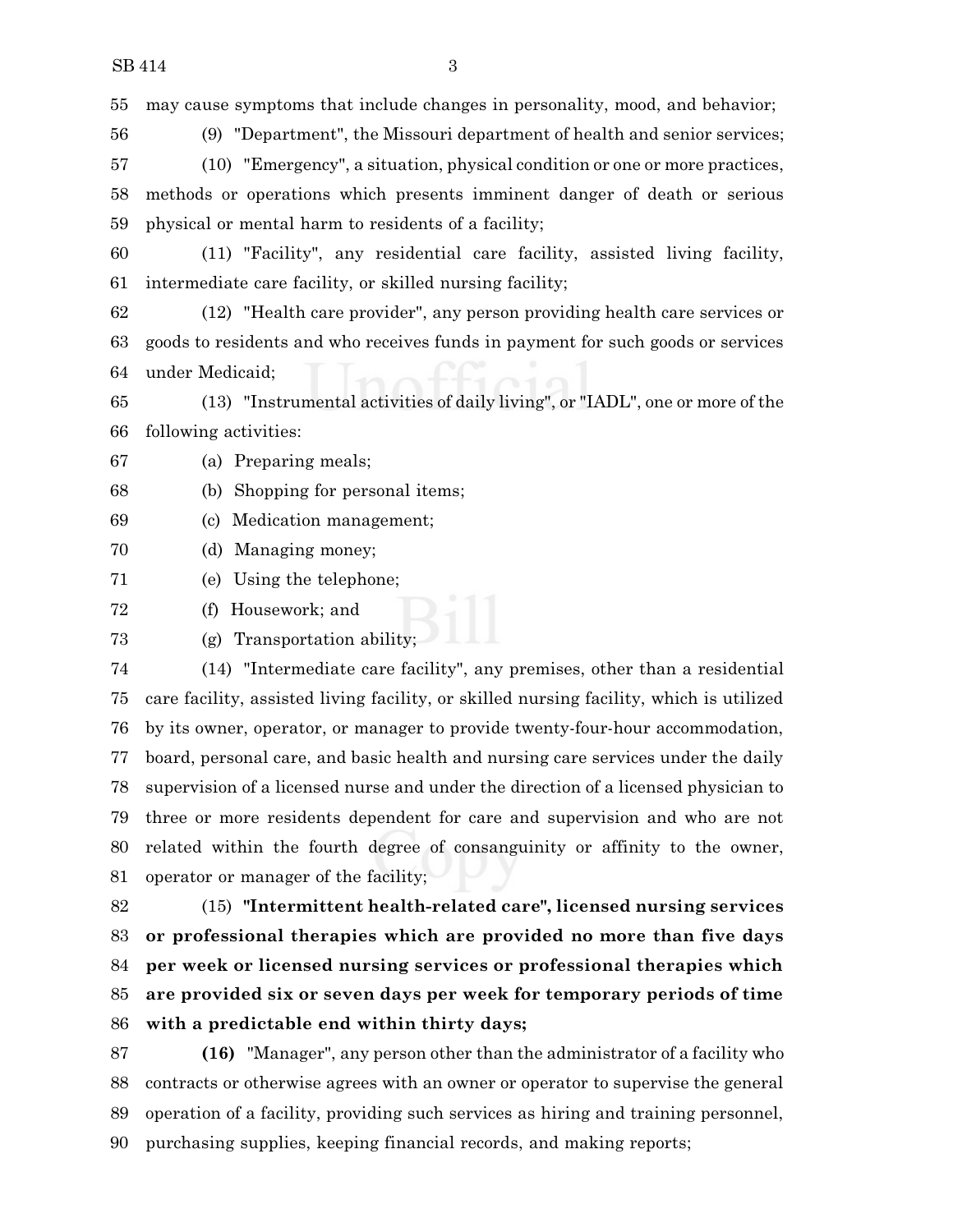**[**(16)**] (17)** "Medicaid", medical assistance under section 208.151, et seq., in compliance with Title XIX, Public Law 89-97, 1965 amendments to the Social Security Act (42 U.S.C. 301, et seq.), as amended;

 **[**(17)**] (18) "More than minimal assistance", any one or more of the following actions:**

**(a) Requires assistance to traverse down stairways;**

**(b) Requires assistance to open a door;**

**(c) Requires assistance to propel a wheelchair;**

**(d) Requires more than one person to assist with a transfer; or**

**(e) Requires more than intermittent health-related care;**

 **(19)** "Neglect", the failure to provide, by those responsible for the care, custody, and control of a resident in a facility, the services which are reasonable and necessary to maintain the physical and mental health of the resident, when such failure presents either an imminent danger to the health, safety or welfare of the resident or a substantial probability that death or serious physical harm would result;

 **[**(18)**] (20)** "Operator", any person licensed or required to be licensed under the provisions of sections 198.003 to 198.096 in order to establish, conduct or maintain a facility;

 **[**(19)**] (21)** "Owner", any person who owns an interest of five percent or more in:

(a) The land on which any facility is located;

(b) The structure or structures in which any facility is located;

 (c) Any mortgage, contract for deed, or other obligation secured in whole or in part by the land or structure in or on which a facility is located; or

 (d) Any lease or sublease of the land or structure in or on which a facility is located.

 Owner does not include a holder of a debenture or bond purchased at public issue nor does it include any regulated lender unless the entity or person directly or through a subsidiary operates a facility;

 **[**(20)**] (22)** "Protective oversight", an awareness twenty-four hours a day of the location of a resident, the ability to intervene on behalf of the resident, the supervision of nutrition, medication, or actual provisions of care, and the responsibility for the welfare of the resident, except where the resident is on voluntary leave;

**[**(21)**] (23)** "Resident", a person who by reason of aging, illness, disease,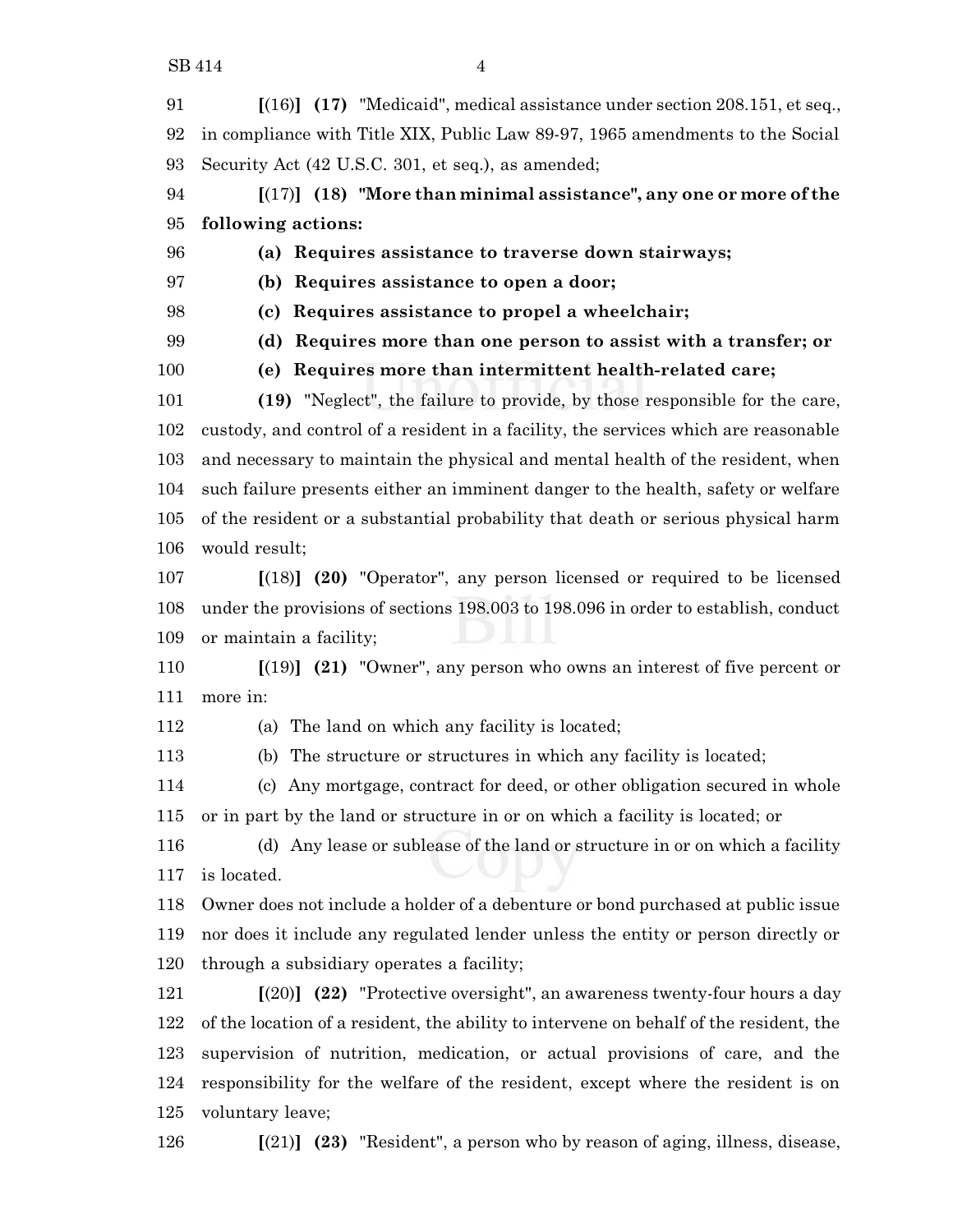or physical or mental infirmity receives or requires care and services furnished by a facility and who resides or boards in or is otherwise kept, cared for, treated or accommodated in such facility for a period exceeding twenty-four consecutive hours;

 **[**(22)**] (24)** "Residential care facility", any premises, other than an assisted living facility, intermediate care facility, or skilled nursing facility, which is utilized by its owner, operator or manager to provide twenty-four-hour care to three or more residents, who are not related within the fourth degree of consanguinity or affinity to the owner, operator, or manager of the facility and who need or are provided with shelter, board, and with protective oversight, which may include storage and distribution or administration of medications and care during short-term illness or recuperation, except that, for purposes of receiving supplemental welfare assistance payments under section 208.030, only any residential care facility licensed as a residential care facility II immediately prior to August 28, 2006, and that continues to meet such licensure requirements for a residential care facility II licensed immediately prior to August 28, 2006, shall continue to receive after August 28, 2006, the payment amount allocated immediately prior to August 28, 2006, for a residential care facility II under section 208.030;

 **[**(23)**] (25)** "Skilled nursing facility", any premises, other than a residential care facility, an assisted living facility, or an intermediate care facility, which is utilized by its owner, operator or manager to provide for twenty-four-hour accommodation, board and skilled nursing care and treatment services to at least three residents who are not related within the fourth degree of consanguinity or affinity to the owner, operator or manager of the facility. Skilled nursing care and treatment services are those services commonly performed by or under the supervision of a registered professional nurse for individuals requiring twenty-four-hours-a-day care by licensed nursing personnel including acts of observation, care and counsel of the aged, ill, injured or infirm, the administration of medications and treatments as prescribed by a licensed physician or dentist, and other nursing functions requiring substantial specialized judgment and skill;

 **[**(24)**] (26)** "Social model of care", long-term care services based on the abilities, desires, and functional needs of the individual delivered in a setting that is more home-like than institutional and promotes the dignity, individuality, privacy, independence, and autonomy of the individual. Any facility licensed as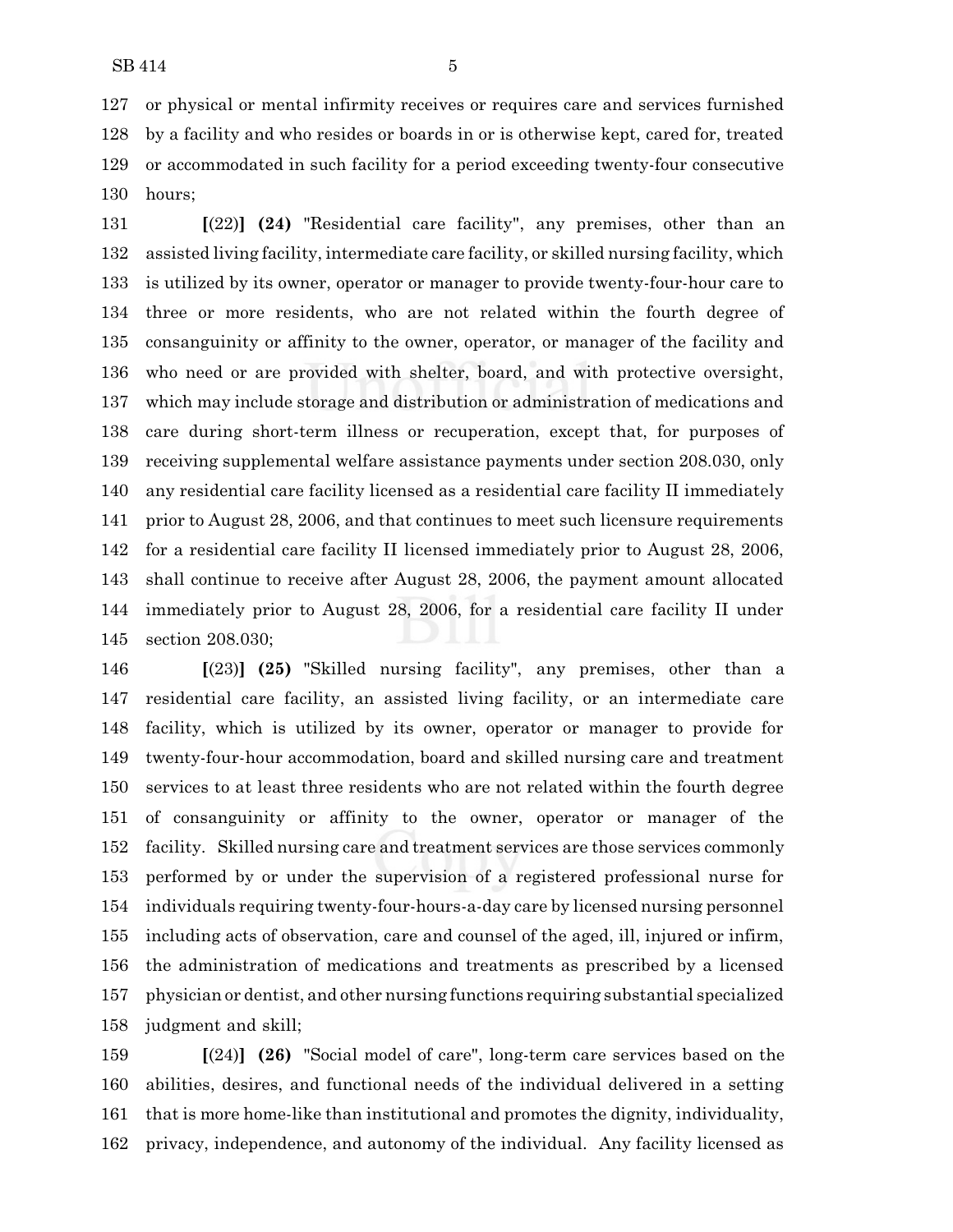a residential care facility II prior to August 28, 2006, shall qualify as being more home-like than institutional with respect to construction and physical plant standards;

 **[**(25)**] (27)** "Vendor", any person selling goods or services to a health care provider;

**[**(26)**] (28)** "Voluntary leave", an off-premise leave initiated by:

 (a) A resident that has not been declared mentally incompetent or incapacitated by a court; or

 (b) A legal guardian of a resident that has been declared mentally incompetent or incapacitated by a court.

198.073. 1. A residential care facility shall admit or retain only those persons who are capable mentally and physically of negotiating a normal path to safety using assistive devices or aids when necessary, and who may need assisted personal care within the limitations of such facilities, and who do not require hospitalization or skilled nursing care.

 2. Notwithstanding the provisions of subsection 1 of this section, those persons previously qualified for residence who may have a temporary period of incapacity due to illness, surgery, or injury, which period does not exceed **[**forty-five**] thirty** days, may be allowed to remain in a residential care facility or assisted living facility if approved by a physician.

 3. Any facility licensed as a residential care facility II on August 27, 2006, shall be granted a license as an assisted living facility, as defined in section 198.006, on August 28, 2006, regardless of the laws, rules, and regulations for licensure as an assisted living facility as long as such facility continues to meet all laws, rules, and regulations that were in place on August 27, 2006, for a residential care facility II. At such time that the average total reimbursement, not including residents' cost-of-living increases in their benefits from the Social Security Administration after August 28, 2006, for the care of persons eligible for Medicaid in an assisted living facility is equal to or exceeds forty-one dollars per day, all facilities with a license as an assisted living facility shall meet all laws, rules, and regulations for licensure as an assisted living facility. Nothing in this section shall be construed to allow any facility that has not met the requirements of subsections 4 and 6 of this section to care for any individual with a physical, cognitive, or other impairment that prevents the individual from safely evacuating the facility.

4. Any facility licensed as an assisted living facility, as defined in section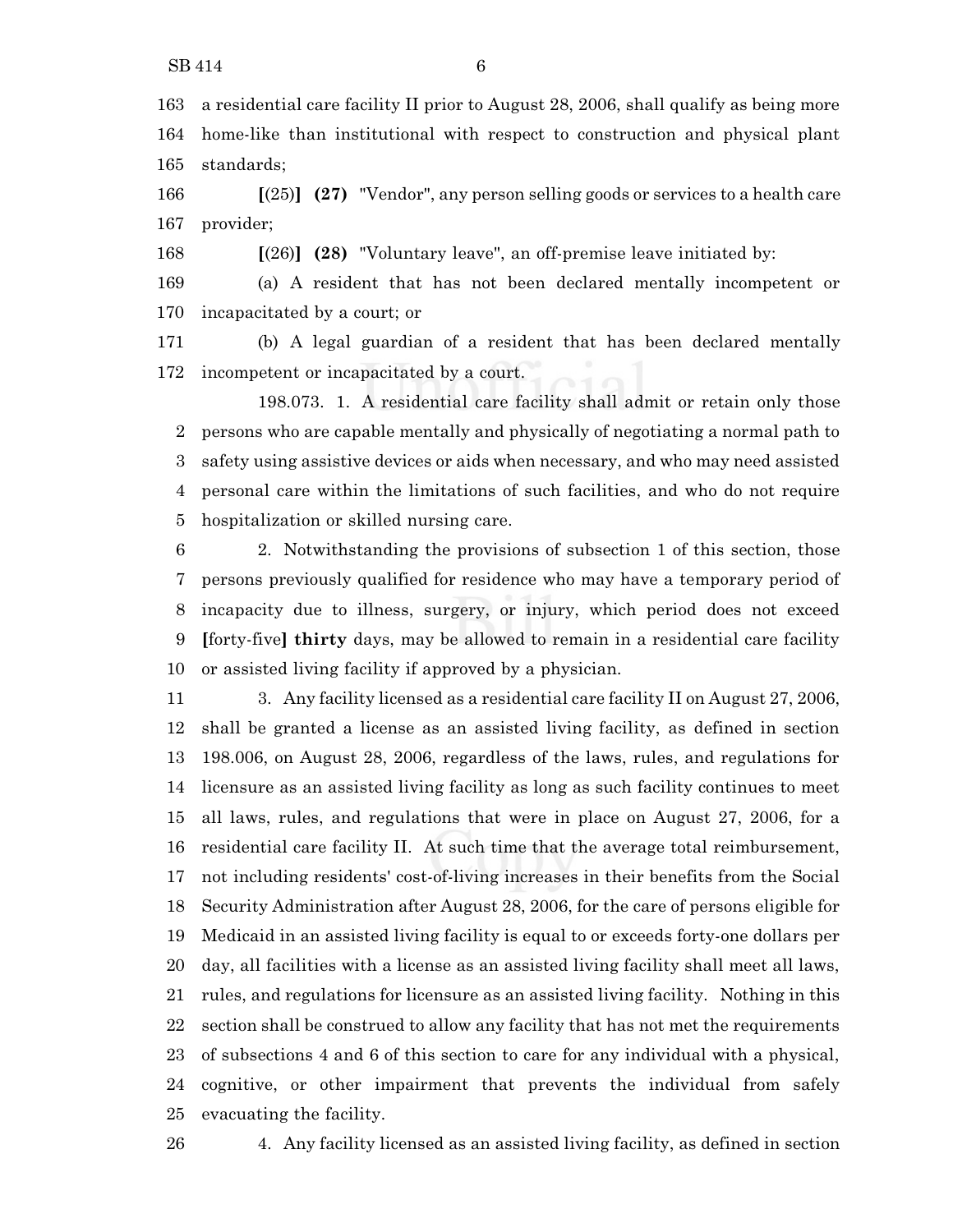198.006, except for facilities licensed under subsection 3 of this section, may admit or retain an individual for residency in an assisted living facility only if the individual does not require hospitalization or skilled nursing placement, and only if the facility:

 (1) Provides for or coordinates oversight and services to meet the needs of the resident as documented in a written contract signed by the resident, or legal representative of the resident;

 (2) Has twenty-four-hour staff appropriate in numbers and with appropriate skills to provide such services;

 (3) Has a written plan for the protection of all residents in the event of a disaster, including keeping residents in place, evacuating residents to areas of refuge, evacuating residents from the building if necessary, or other methods of protection based on the disaster and the individual building design;

 (4) Completes a pre-move-in screening with participation of the prospective resident;

 (5) Completes for each resident a community-based assessment, as defined in subdivision (7) of section 198.006:

(a) Upon admission;

(b) At least semiannually; and

 (c) Whenever a significant change has occurred in the resident's condition which may require a change in services;

 (6) Based on the assessment in subsection 7 of this section and subdivision (5) of this subsection, develops an individualized service plan in partnership with the resident, or legal representative of the resident, that outlines the needs and preferences of the resident. The individualized service plan will be reviewed with the resident, or legal representative of the resident, at least annually, or when there is a significant change in the resident's condition which may require a change in services. The signatures of an authorized representative of the facility and the resident, or the resident's legal representative, shall be contained on the individualized service plan to acknowledge that the service plan has been reviewed and understood by the resident or legal representative;

 (7) Makes available and implements self-care, productive and leisure activity programs which maximize and encourage the resident's optimal functional ability;

(8) Ensures that the **[**residence**] facility** does not accept or retain a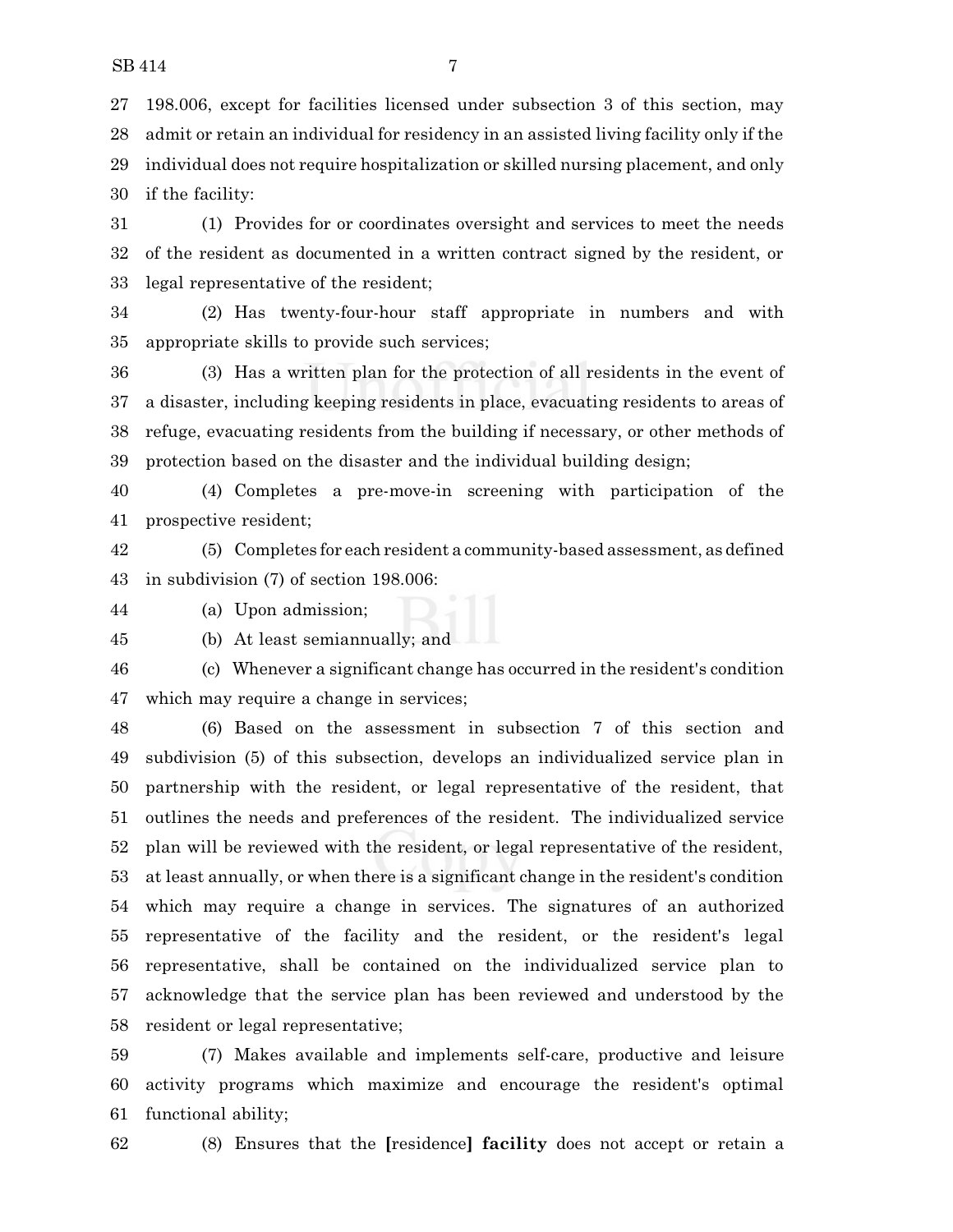resident who:

 (a) Has exhibited behaviors that present a reasonable likelihood of serious harm to himself or herself or others;

(b) Requires physical restraint;

 (c) Requires chemical restraint. As used in this paragraph, the following terms mean:

 a. "Chemical restraint", a psychopharmacologic drug that is used for discipline or convenience and not required to treat medical symptoms;

 b. "Convenience", any action taken by the facility to control resident behavior or maintain residents with a lesser amount of effort by the facility and not in the resident's best interest;

 c. "Discipline", any action taken by the facility for the purpose of punishing or penalizing residents;

 (d) Requires skilled nursing services as defined in subdivision (23) of section 198.006 for which the facility is not licensed or able to provide;

 (e) Requires more than one person to simultaneously physically assist the resident with any activity of daily living, with the exception of bathing and transferring;

 (f) Is bed-bound or similarly immobilized due to a debilitating or chronic condition; and

 (9) Develops and implements a plan to protect the rights, privacy, and safety of all residents and to protect against the financial exploitation of all residents;

 (10) Complies with the training requirements of subsection 7 of section 192.2000.

 5. Exceptions to paragraphs (d) to (f) of subdivision (8) of subsection 4 of this section shall be made for residents on hospice, provided the resident, designated representative, or both, and the assisted living provider, physician, and licensed hospice provider all agree that such program of care is appropriate for the resident.

 6. If an assisted living facility accepts or retains any individual with a physical, cognitive, or other impairment **[**that prevents the individual from**] who requires more than minimal assistance for** safely evacuating the facility **[**with minimal assistance**]**, the facility shall:

 (1) Have sufficient staff present and awake twenty-four hours a day to assist in the evacuation;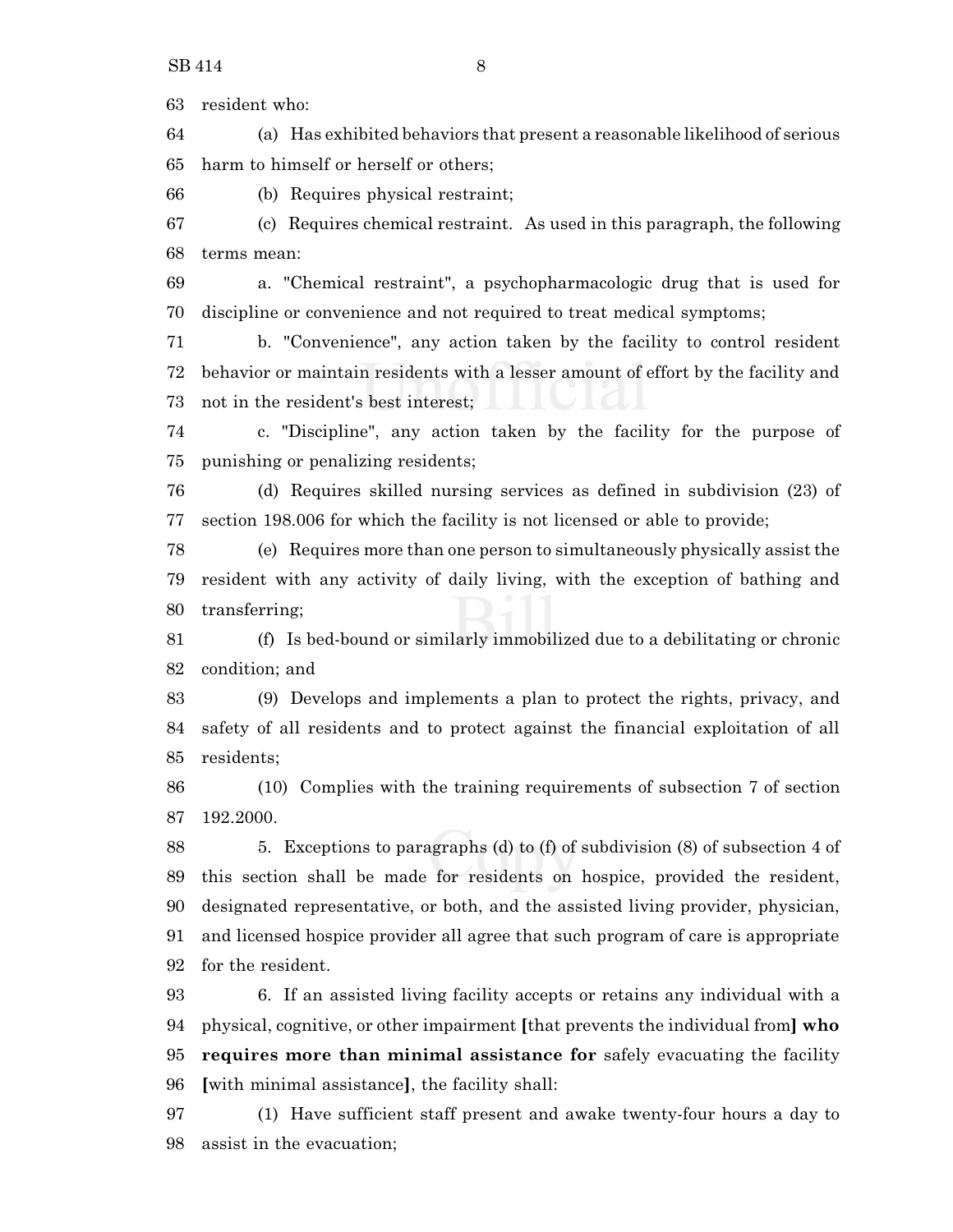(2) Include an individualized evacuation plan in the service plan of the resident; **[**and**]**

 (3) Take necessary measures to provide residents with the opportunity to explore the facility and, if appropriate, its grounds; **[**and**]**

 (4) **Require any resident who is non-ambulatory or who has dementia and is unable to safely evacuate the facility to reside on the ground floor level of the facility; and**

 **(5)** Use a personal electronic monitoring device for any resident whose physician recommends the use of such device.

 7. **Nothing in this section should be construed to allow an assisted living facility to admit or retain any resident who requires more than one person assisting with eating; or requires more than one person assisting with toileting; or requires twenty-four-hour licensed nursing care to sufficiently meet the nursing needs of a resident; or uses the services of a registered professional nurse at least eight consecutive hours a day for seven days a week; or is a danger to self or others.**

 **8.** An individual admitted or readmitted to the facility shall have an admission physical examination by a licensed physician **signed prior to admission to the facility**. Documentation **[**should be obtained prior to admission but shall be on file not later than ten days after admission and**]** shall contain information regarding the individual's current medical status and any special orders or procedures that should be followed. If the individual is admitted directly from a hospital or another long-term care facility and is accompanied on admission by a report that reflects his or her current medical status, an admission physical shall not be required.

 **[**8.**] 9.** Facilities licensed as an assisted living facility shall disclose to a prospective resident, or legal representative of the resident, information regarding the services the facility is able to provide or coordinate, the costs of such services to the resident, and the resident conditions that will require discharge or transfer, including the provisions of subdivision (8) of subsection 4 of this section.

 **[**9.**] 10. If an assisted living facility locks, secures, segregates, or provides a special program for persons with Alzheimer's disease, dementia, or related disorders and advertises to the public that it is offering a special care unit, the facility shall:**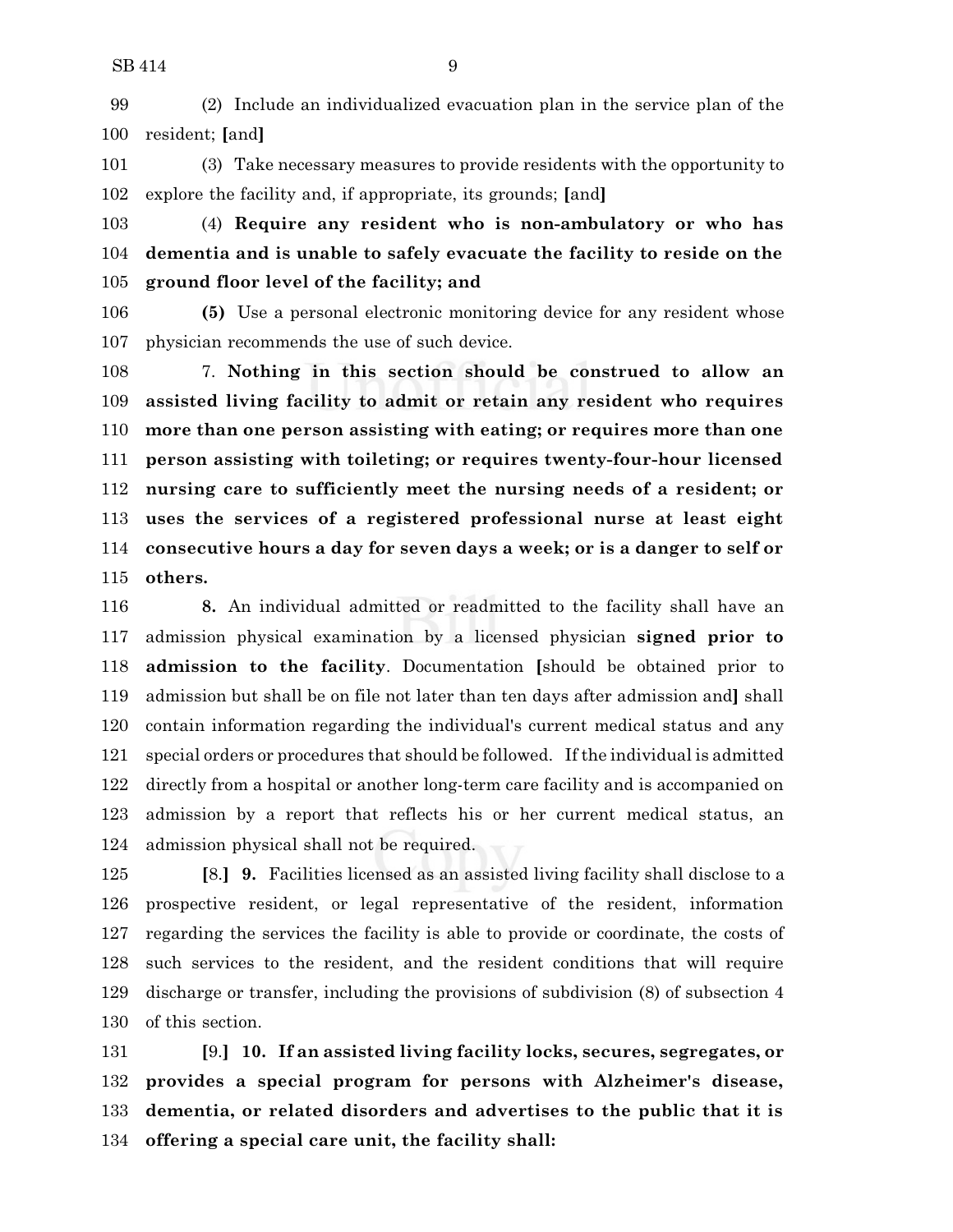**(1) Provide a written disclosure statement on the mission and philosophy reflecting the needs of residents with Alzheimer's disease, dementia, or related disorders to the department of health and senior services upon the issuance of a valid license and shall provide a copy to each resident and their family or to the residents' legal representative upon admission;**

 **(2) Provide the process and criteria for placement in or transfer or discharge from a program for residents with Alzheimer's disease, dementia, or related disorders to the department of health and senior services upon the issuance of a valid license and shall provide a copy to each resident and their family or to the residents' legal representative upon admission;**

 **(3) Specify the process used for assessment and establishment of a plan of care and its implementation, including the method by which the plan of care evolves and is responsive to changes in condition;**

 **(4) Institute a quarterly review process for all resident care plans;**

 **(5) Provide information on staff training and continuing education practices to the department of health and senior services upon the issuance of a valid license and shall provide a copy to each resident and their family or to the residents' legal representative upon admission;**

 **(6) Ensure that there is an adequate and sufficient number of staff awake, fully dressed and capable of providing for resident needs consistent with the resident service plans on duty at all times;**

 **(7) Ensure a representative willing, capable, and available to make health care and financial decisions is designated for each resident and accepts that responsibility in writing;**

 **(8) List the frequency and types of activities for residents with Alzheimer's disease, dementia, or related disorders;**

 **(9) Detail the physical environment and design features appropriate to support the function of residents with Alzheimer's disease, dementia, or related disorders; and**

 **(10) Provide safety and security measures to the department of health and senior services upon the issuance of a valid license and shall provide a copy to each resident and their family or to the residents' legal representative upon admission.**